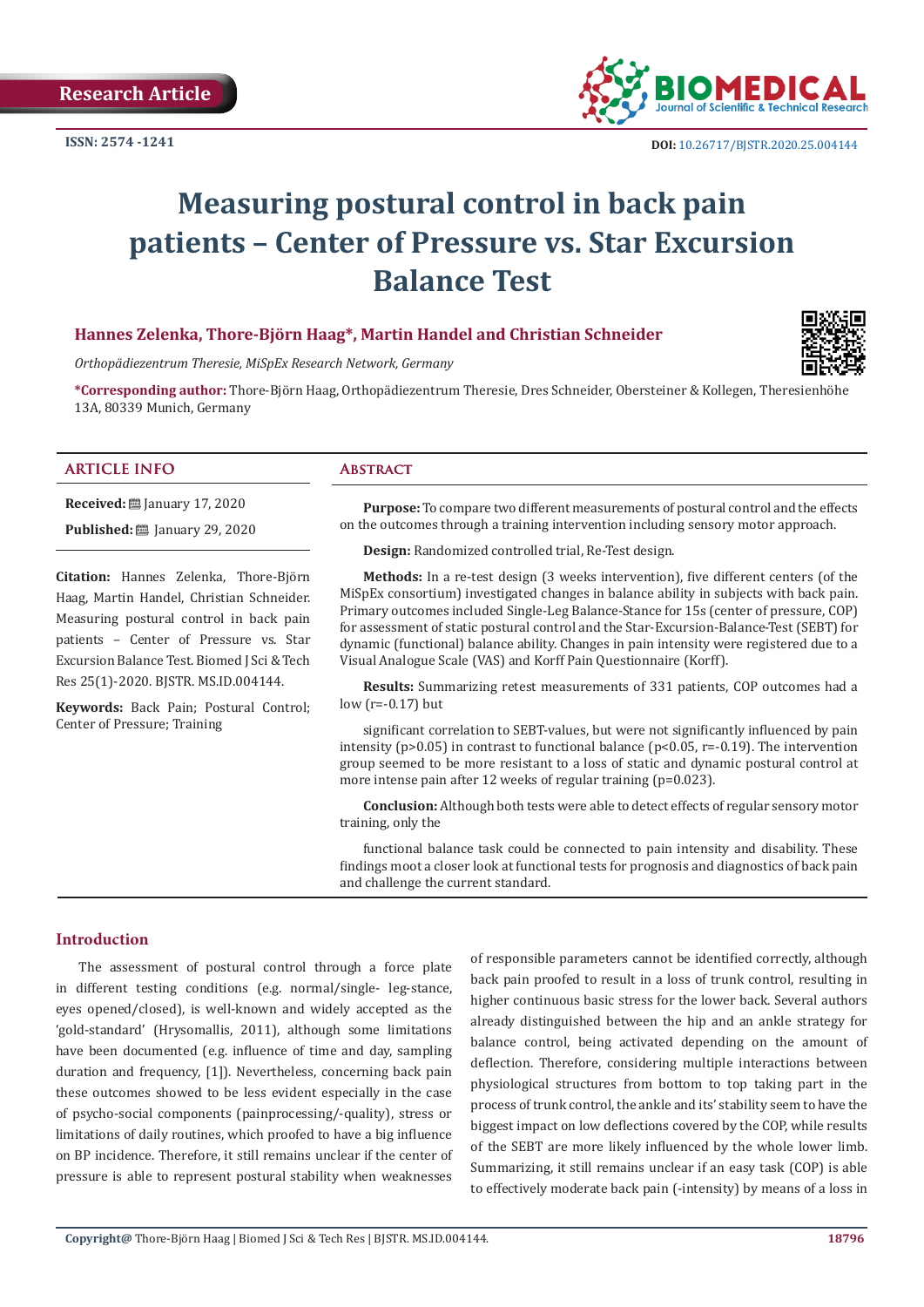postural control, or if functional balance tasks (e.g. SEBT) may be more suitable. Thus, the aim of this investigation was to identify whether a functional test (like the star-excursion-balance- test) is more likely to detect psychosocial distress and changes in postural control than the COP assessment, or not.

#### **Methods**

The National Research Network for Medicine in Spine Exercise (MiSpEx, Germany) was built in 2011 with the aim to develop, evaluate and transfer a functional diagnostic as well as an intervention for the prevention and therapy of back pain patients (general population and elite athletes). More than 15 research

centers with clinical or scientific background from all over Germany are participating.

# **Trial Design**

This study is, as part of MiSpEx, designed as a multi-center randomized controlled trial, investigating an intervention for prevention and therapy of back pain (2010-2018) over a period of 12 weeks of center/homebased training (M1-M3, Figure 1). This paper is focusing the effects on static and/or dynamic postural control of a sensory motor training intervention (neuronal adaptation) and may identify, whether back pain intensity can be moderated by outcomes of COP/SEBT, or not.

|                                             | 3 weeks           |                 | 3 weeks             |                 | 6 weeks          |                 |  |
|---------------------------------------------|-------------------|-----------------|---------------------|-----------------|------------------|-----------------|--|
| M <sub>1</sub>                              | Center-based      | M <sub>2</sub>  | Home-based          | M <sub>3</sub>  | Home-based       | M <sub>4</sub>  |  |
| $-COP$                                      | - Guided          | $-COP$          | - Self-dependent    | $-COP$          | - Self-dependent | $-COP$          |  |
| $-CS$                                       | intervention      | $-CS$           | training planned by | $-CS$           | training         | $-CS$           |  |
| - Questionnaire                             | - 3 times a week  | - Questionnaire | therapists          | - Questionnaire | - Regular        | - Questionnaire |  |
| - VAS                                       | - Starting at Lvl | $-VAS$          | - Regular           | $-VAS$          | Documentation of | $-VAS$          |  |
| - Anamnesis                                 | 1/12              |                 | Documentation of    | - Anamnesis     | pain intensity & | - Anamnesis     |  |
| - Clin. Exam.                               | - Individual      |                 | pain intensity &    | - Clin. Exam.   | stress           | - Clin. Exam.   |  |
|                                             | progress          |                 | stress              |                 |                  |                 |  |
| Figure 1: Workflow within the multi-center. |                   |                 |                     |                 |                  |                 |  |

The main study is investigating effects of a sensory motor training for a period up to 12 weeks with a follow-up of 3 months. Regarding drop-outs in the follow-up, data analysis within this paper has been reduced to 80% completion of the study (M4/5; 12 weeks of training). Nevertheless, current literature is confirming changes of neuromuscular activity already within six weeks of sensory motor training. Thus, it can be assumed that our study design is adequate to cause identifiable adaptations.

# **Participants**

During a period of July 2013 to December 2014, 272 women (age: 38.2±14.1) and 185 men (age: 38.2±12.5) from Germany took part in the study. Eligibility criteria covered: age 18 to 65, able to stand on one leg, no illness with contraindication of activity, no pregnancy, no subject of any other Mispex study and a signed consent implicating the voluntariness of participation. Measurements took place in one of five centers (Dresden, Frankfurt, Heidelberg, Munich and Potsdam), each with the same protocol administered by the central coordination based in Potsdam, Germany.

#### **Intervention**

The intervention applied can be addressed via www. mispex-network.de and consists of four different sensory-motor based exercises, each divided into 12 levels of difficulty (Figure 2). Training on unstable surface was obligate three times a week, the first three weeks within the research center and further 1.5 months at home on one's own responsibility. All participants started at the lowest difficulty regardless of their current physical fitness but were able to individually add further weights (e.g. barbells). The training process (pace, breaks) was standardized with an auditory control mechanism (signals via DVD), introduced and explained at the center and easily applicable for the use at home. Therapists confirmed the regular completion of training, while a diary needs to be filled out after every session of the home-based phase.

#### **Outcomes**

As a primary outcome, COP was defined as 'total path of the point of force application, during a single leg balance stance for 15s' on a modified Wii-board (USB-port, test frequency: 100Hz). Means of two trials for each leg (randomized; hands on hips, barefoot) were calculated. The equipment has been validated against AMTI and Kistler force plates, before. Additionally, the SEBT was assessed in accordance with frequently used protocols (BELEG Gribble), defined as the maximum reach distance in a single leg stance, normalized by leg length (so called: Composite-Score (CS); max. of three trials, hands on hips, barefoot). As a secondary outcome,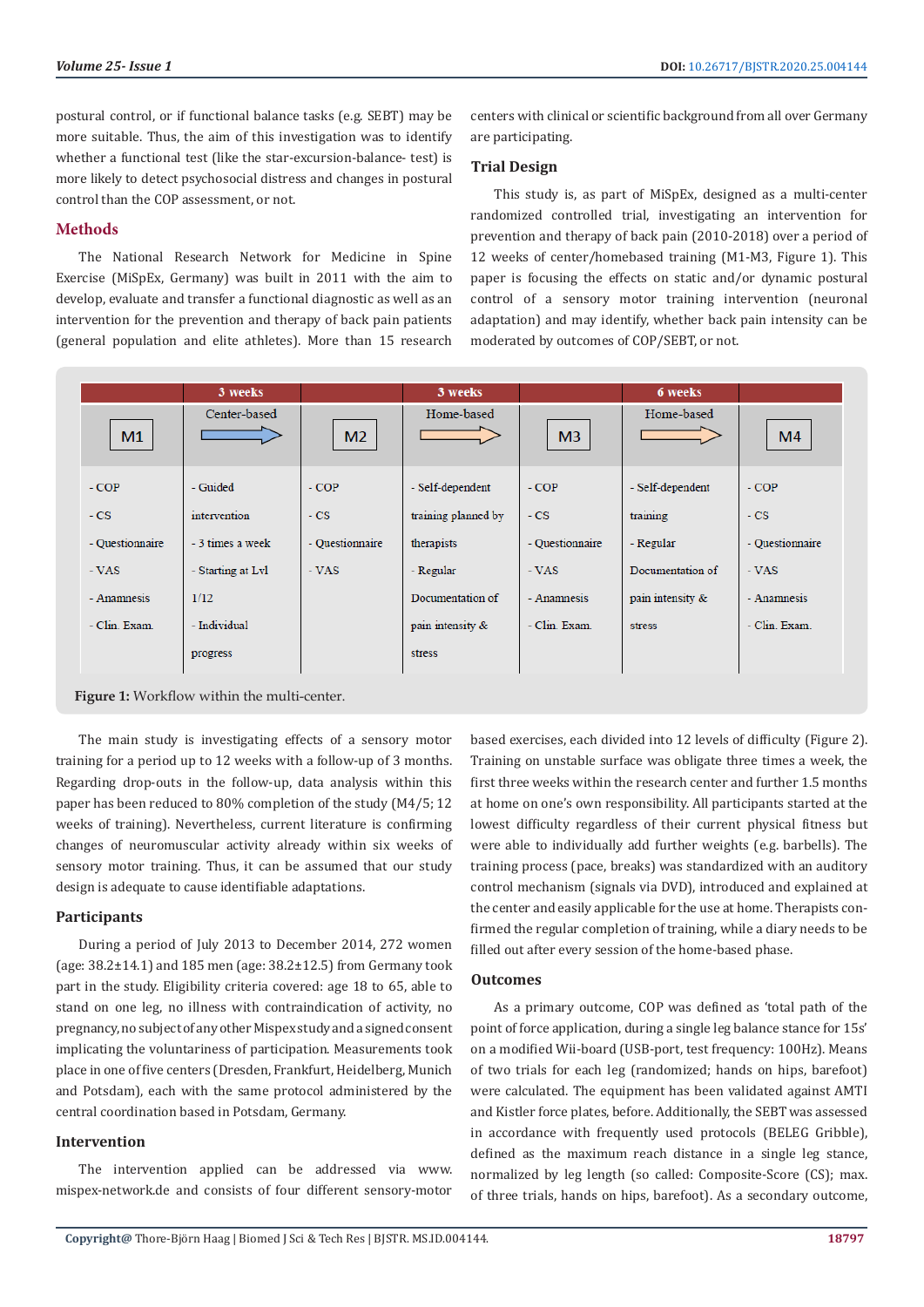a Visual-Analogue-Scale was consulted to interpret pain intensity during test intervals. Furthermore, Korff questionnaire (von Korff BELEG) should evaluate disability (KDis) through symptoms, pain intensity (KPain) and pain grade (KGrade) of the subjects within three parameters. Both scales were used to identify whether the static and dynamic balance tests are able to address changes in pain intensity, or not. The staff responsible for the measurements was instructed centralized, two months before study kick-off. All tests were absolved in order as they appear in the text, once each time of measurement.



**Figure 2:** Sensory-motor approach of the MiSpEx Network (1/12 Levels).

#### **Sample Size**

To achieve clinical relevance for our primary outcomes within an analysis of variance with repeated measurements, an effect size of f=0.14 (cohen, 1988) with  $\alpha$ =0.05 and 1-β=0.8 – regarding our pilot investigation – was determined. Assuming a drop-out rate of 30%, calculations via g-power lead to a total sample size of n=580 for all research centers. Based on current literature, secondary outcomes were evaluated as clinical relevant within a middle effect size of  $f=0.25$ .

# **Randomization**

Each center assessed 145 participants for eligibility and assigned them randomly (the total of N=725 got block randomized by Potsdam, 5 Blocks, 145 each, proportion 1:2) to one of two groups: control group (CG, no intervention) or intervention group (IG, 3 weeks sensory motor training). The study coordinators of each center enrolled the participants and assigned them to the interventions, based on sequentially numbered blocks given by Potsdam. 532 participants were randomized to either CG or IG, as the rest declined to participate or did not meet the inclusion criteria.

#### **Statistical Methods**

Anthropometric data was assessed during the clinical anamnesis within a standardized protocol. Normal distribution was evaluated graphically including box-, distribution- and qq-plots as well as a numerical test (shapiro-wilk-test). Correlations between variables were calculated via Pearson product moment correlations (r), the central tendency between groups was identified via t-test and Wilcoxon-test, respectively. An analysis of variance evaluated the influence of pain on the outcomes of SEBT and COP. A post hoc analysis was conducted with G-power to evaluate the overall power of the results.

# **Results**

Between 07/2013 and 12/2014, a total of 532 participants has been randomized, allocated to the interventions and measured corresponding to the illustrated protocol (166/366 CG/IG, see CONSORT, Figure 3). 126 got lost to follow-up because of sudden inaccessibility or missing interest in further attendance. Additionally, 75 records were excluded due to missing data, resulting in a sample of n=331 participants (108/223 CG/IG) entering the analysis. Baseline characteristics are shown in Table 1 No significant differences could be identified between the two intervention groups, but gender specific characteristics within each. The g-power post hoc analysis, given a significance level of  $\alpha$ =0.05, a sample size of n=331 and a calculated effect size dz=0.27±0.05 (calculated via mean and sd of both groups), ended up in a high Power of 0.95, although group sizes are unequal.

Therefore, our study design seems qualified to detect possible associations between the groups within the outcomes, if any occur. Descriptive statistics are shown in Table 1 for all subjects. COP values significantly (<0.05) improved in both groups while the CS improved highly significant, just at the second measurement, ending up in a loss of all benefits due to M3 for both groups. Within the 12 weeks of training, Korff disability and pain scores (KDis, KGrade, KPain) did improve highly significant in the intervention group ( $p<2.9^*e-9$ ) but also still significant in the CG ( $p=0.007$ ) Table 2. The following matrix (Figure 3) illustrates all Pearson correlations between tests of balance, the VAS and Korff data at M4 within the total sample. Values of M1/M2/M3 are identical with an estimated correlation of r=0.93 to those of M4.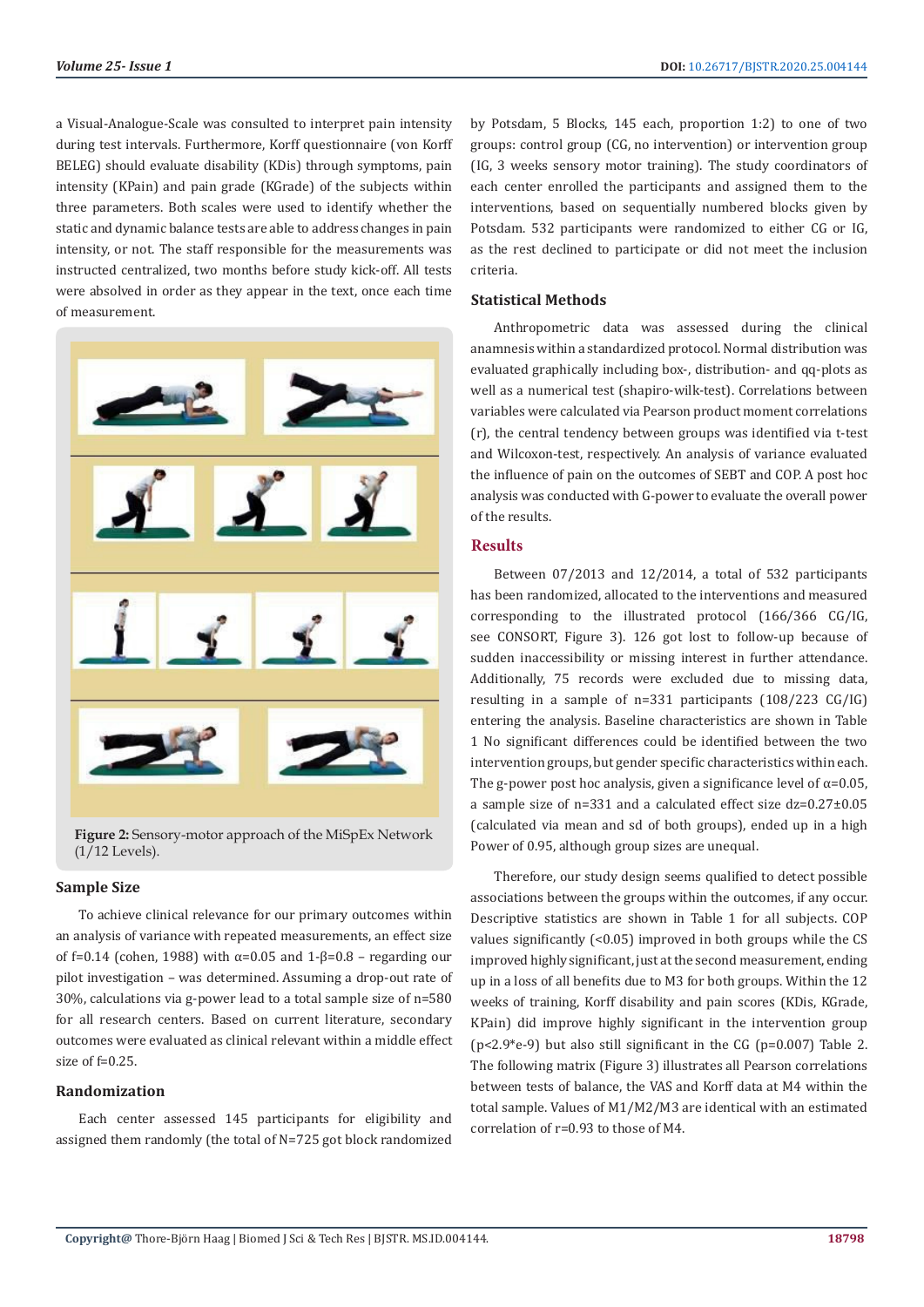| Gender | Age             | Height            | Weight           | <b>VAS</b>     | $\mathbf n$ | p      |  |
|--------|-----------------|-------------------|------------------|----------------|-------------|--------|--|
| Total  | $40.8 \pm 13.0$ | $173.5 \pm 9.4$   | $73.9 \pm 14.2$  | $1.2 \pm 1.6$  | 223         | >0.05  |  |
| 0      | $41.2 \pm 13.5$ | $167.9 \pm 7.0*$  | $67.8 \pm 12.9*$ | $1.36 \pm 1.6$ | 130         | < 0.01 |  |
| ச      | $40.3 \pm 12.3$ | $181.1 \pm 6.3*$  | $82.3 \pm 11.3*$ | $0.97 \pm 1.6$ | 93          |        |  |
| Total  | $32.7 \pm 12.8$ | $172.8 \pm 8.7$   | $70.5 \pm 14.2$  | $0.9 \pm 1.6$  | 108         | >0.05  |  |
| 0      | $32.4 \pm 13.5$ | $168.0 \pm 5.7*$  | $63.6 \pm 9.9*$  | $1.08 + 1.6$   | 75          | < 0.01 |  |
| ச      | $33.3 \pm 11.8$ | $180.8 \pm 6.8^*$ | $81.8 \pm 12.9*$ | $0.60 \pm 1.5$ | 33          |        |  |
|        |                 |                   |                  |                |             |        |  |

**Table 1:** Baseline characteristics of the sample; \*p<0.05 significant gender-specific differences within each group.

**Table 2:** Group and date specific descriptive data for the primary and secondary outcomes.

| Grp            | Intervention group $ n=223$ |      |             |        | Control group $ n=108$ |            |      |      |        |       |
|----------------|-----------------------------|------|-------------|--------|------------------------|------------|------|------|--------|-------|
| Day            | $COP$ [mm]                  | CS   | <b>KDis</b> | KGrade | KPain                  | $COP$ [mm] | CS   | KDis | KGrade | KPain |
| M <sub>1</sub> | 358.4                       | 0.85 | 20.7        | 1.3    | 32.7                   | 322.9      | 0.87 | 13.0 | 1.2    | 28.5  |
| M <sub>2</sub> | 346.3                       | 0.87 | 14.4        | 1.2    | 27.8                   | 310.9      | 0.90 | 9.8  | 1.1    | 23.6  |
| M <sub>3</sub> | 334.6                       | 0.88 | 12.0        | 1.1    | 26.6                   | 296.1      | 0.89 | 8.5  | 1.1    | 21.3  |
| M4             | 321.3                       | 0.87 | 10.4        | 1.2    | 23.4                   | 297.1      | 0.89 | 7.7  | 1.2    | 23.7  |



**Figure 3:** Correlation between the outcomes of COP, CS, VAS and the Korff questionnaire at M4.

Therefore, middle associations between functional and static balance tests could be identified (r=-0.35±0.04), while the outcomes of the SEBT are significantly correlated (negatively) to the VAS, Korff pain, and disability ( $r=-0.15\pm0.02$ ). COP seems to be slightly less influenced by pain intensity (r=0.12±0.03). Figure 4 addresses the negative correlation between the center of pressure and the SEBT outcomes (upper). CS and COP are qualitatively reduced

with higher pain grades (mid & lower). High values of COP can be seen as a sign for low balance ability the way as low CS are to be interpreted. Remarkably, the intervention group seems to be more resistant to a loss of static and dynamic postural control at more intense pain after 12 weeks of regular training (p=0.023, Figure 5). The biggest difference can be seen after the complete training phase of 12 weeks.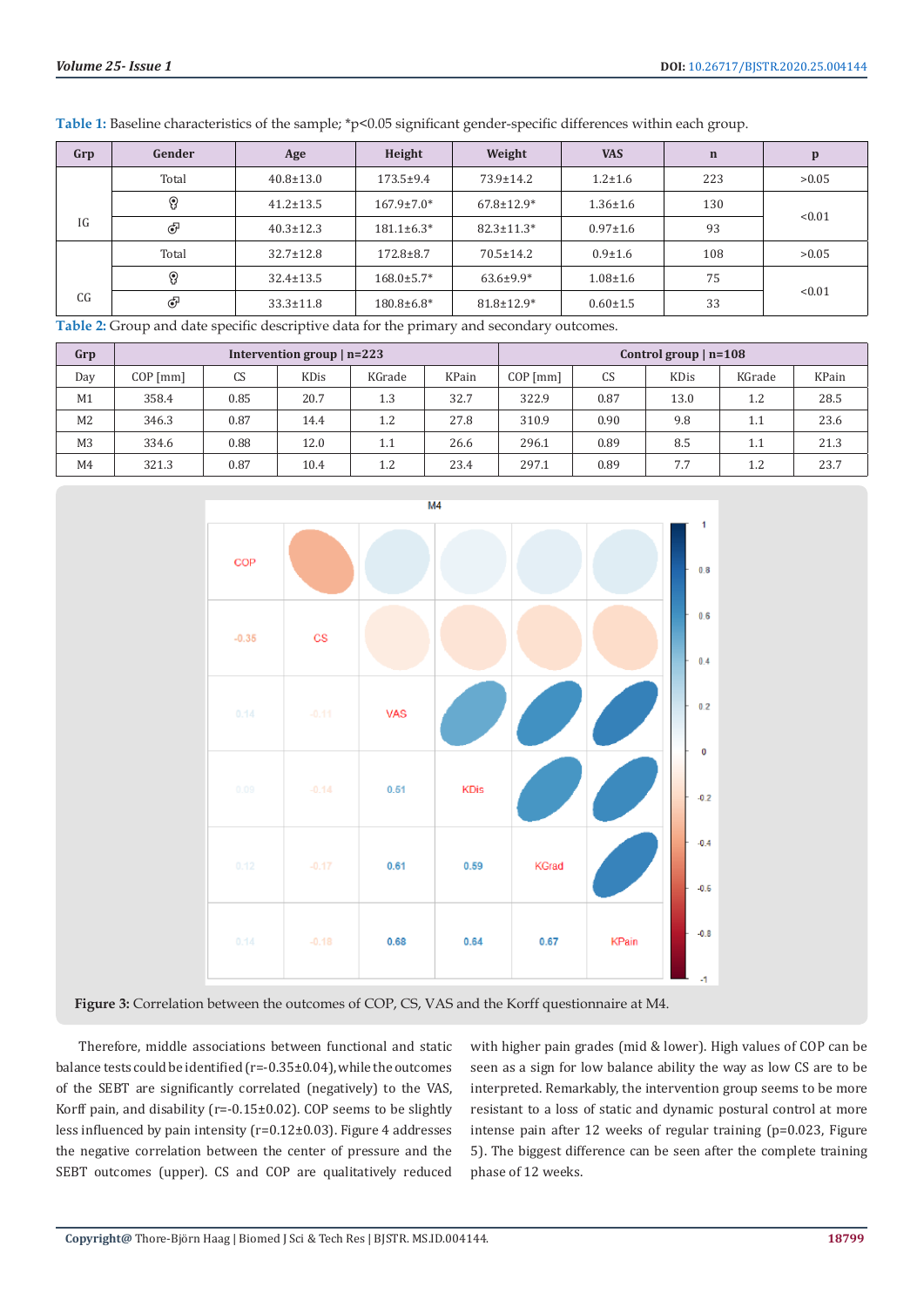





**Figure 5:** Illustration of the effects of the sensory-motor training intervention on resistance to a loss of postural control within high pain intensity.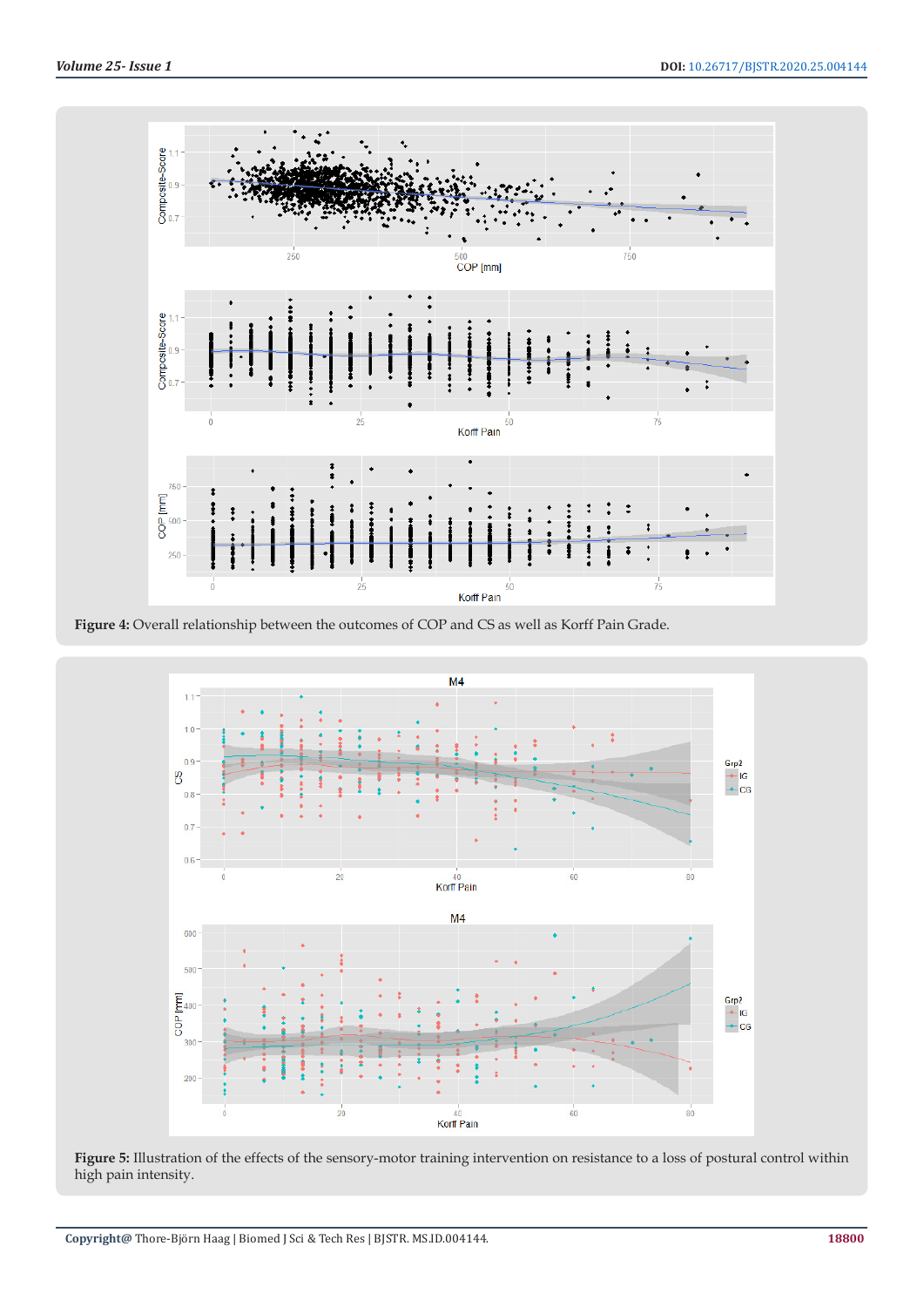#### **Discussion**

 Reviewing our results, the assessment of functional parameters seems to be more appropriate for diagnosis and preventive management of back pain patients than measuring the static postural control. Although it is mentioned that primarily daily/sport-specific movement patterns need to be considered in functional tasks (approving single and dual balance stance tests), the COP could not distinguish between a change in functionality or pain grade. In contrast to, the functional test (SEBT) showed superior effects from a diagnostic point of view. This hypothesis is also supported by psycho-social investigations, which identified limitations in motion and within the social/work context as essential factors for the evolution of back pain. Therefore, the content validity seems higher than in static balance tasks.

Furthermore, the so-called "gold-standard" seems questionable, because the main stabilization in one-leg stance tests (without external perturbation) is, verifiably, guaranteed by the ankle; whether such static balance tests are able to significantly identify back pain as a result of changes in trunk control or not, remains doubtfully. Hence, the quality may increase if methods would point closer to the trunk to ensure postural control. Diagnostics of the maximal force output of the trunk seem to be debatable against the background of a distinctive pain symptomatology and therefore are inappropriate for serious complaints. Additionally, a closer look at functional tests reveal their economic value as well: not only are most of them short-lived, but applicable without any further expensive equipment. This makes it attractive for practitioners to adapt. Nevertheless, it must be considered that functional tests mostly lack in internal validity due to an unprecise operationalization and the complex interaction between several segments of the body.

Changes in the outcome (e.g. in SEBT) must not be referred to a single cause but can be the result of several uncertainties of measurement. Thus, especially the objective evaluation of the outcomes or abortion criteria remains the main weakness. Considering that the assessment of the postural sway can be seen as a trivial task without any physical demands, it might be more suitable for patients with severe pain. Indeed, VAS proofed to be no predictor for outcome in measures of static postural control, resulting in a call for further research to support the COP as a valid tool for the assessment of postural control in back pain patients. Some limitations need to be considered while interpreting our results: first of all, center-based effects could not be controlled. To minimize potential bias, all centers followed a standardized protocol with validated hard-/software and a clear definition of inclusion criteria. Additionally, a range check and random control of 10% of the data ensured correctness.

Besides, certain investigations deal with the influence of measuring frequency and period on COP outcomes (sampling duration effect, Le Clair & Riach, 1996; Schubert et al., 2012), advising a total of 60s for each measurement. This is supposed to

avoid interference of singular frequencies, as the main spectrum lies beneath 1Hz (human body oscillation <0.1Hz). Nevertheless, as most COP data is based on measurements of 15 to 30s, we decided to create comparable data. Future Research should expand measurement time to at least 60s. Summing up all arguments, functional balance control should be considered in back pain diagnostics, as it is significantly prone to pain. Especially, the SEBT, which is able to predict injuries for the lower extremities, may be used as a prognostic tool. With its' normalization within a total score and feasibility, there is less to be said against using the SEBT as an additional screening method for functional/neuronal imbalances, which may lead to back pain.

#### **Practical Applications**

This investigation recommends adding functional balance tasks to the diagnostics of back pain patients, especially for less intense pain grades. The results of our study do not support the concept of COP as a 'gold standard' for the assessment of postural control in chronic back pain patients with minor but constant pain (VAS 0-1, Korff 1). Although, it might be suitable for higher pain grades. Practitioners as well as scientists, therefore, should focus on functional tests (e.g. the SEBT) to evaluate limitations through pain symptoms.

#### **Conclusion**

This study was conducted to identify, whether current methods for the assessment of postural control may detect sensory motor training-induced changes in neuronal adaptation, or not. Furthermore, this investigation evaluated, if the existence of pain moderates the outcomes of functional or static balance control. Although both tests were able to detect effects of regular sensory motor training, only the functional balance task could be connected to pain intensity and disability (Korff). These findings moot a closer look at functional tests for prognosis and diagnostics of back pain and challenge the current 'gold standard' (COP). Nevertheless, it is advised to investigate the connection between the center of pressure and severe pain in back pain patients.

#### **Acknowledgements**

This article was conducted within the MiSpEx (National Research Network for Medicine in Spine Exercise) research consortium. This work was supported by the Federal Institute for Sport Science (BISp), Germany (ZMVI1-080102A/11-18).

#### **Statements**

### **A. Funding Statement**

This research received no specific grant from any funding agency in the public, commercial or non-profit sectors.

# **B. Declaration of Competing Interests and Financial Disclosures**

1) Contributors, either individually or collectively, have received no financial support, including pharmaceutical